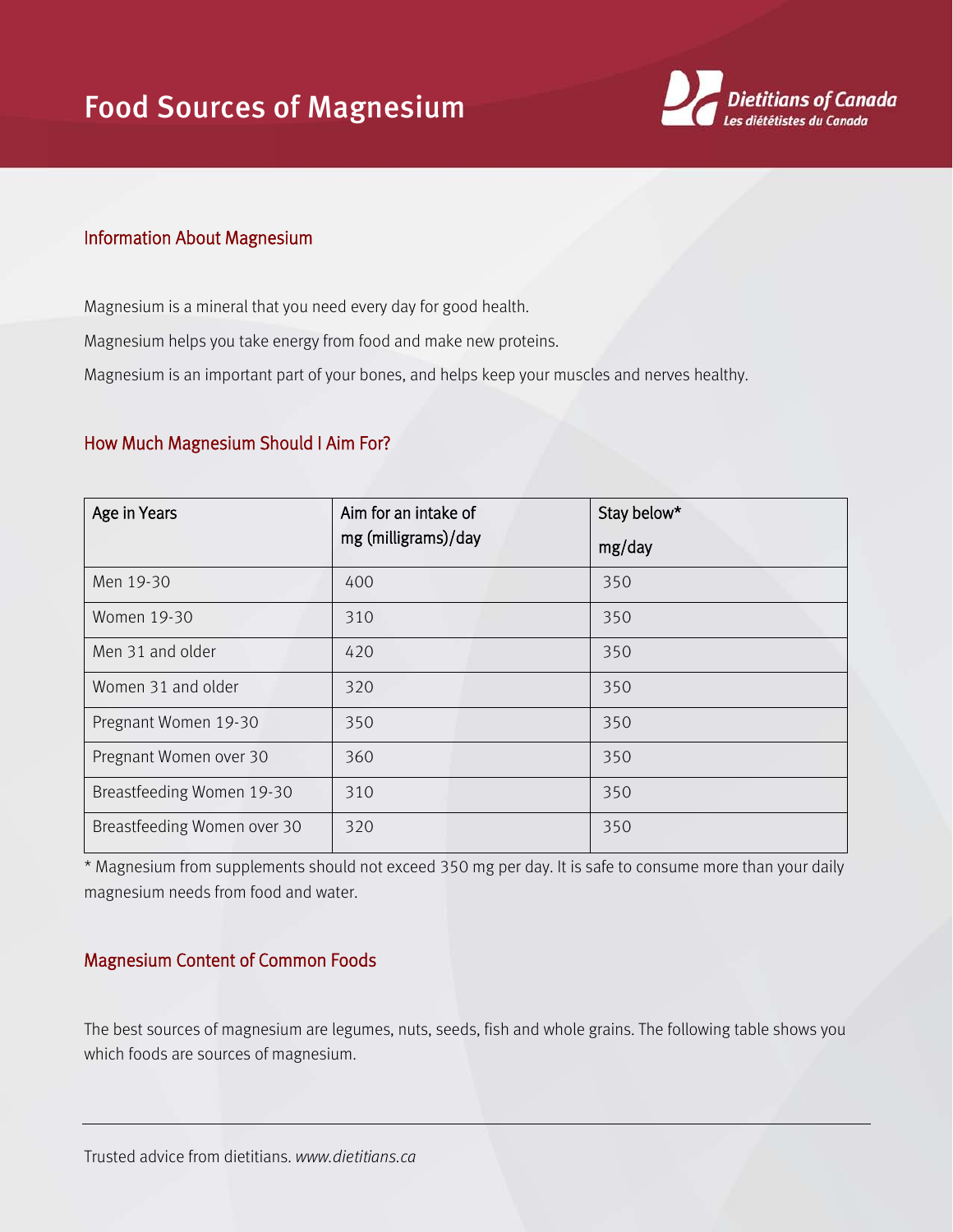

| Food                                                                      | <b>Serving Size</b>                            | Magnesium (mg) |  |  |
|---------------------------------------------------------------------------|------------------------------------------------|----------------|--|--|
| <b>Vegetables and Fruits</b>                                              |                                                |                |  |  |
| Prickly pear                                                              | 1 fruit                                        | 88             |  |  |
| Spinach, cooked                                                           | 125 mL (1/2 cup)                               | 83             |  |  |
| Swiss chard, cooked                                                       | 125 mL (1/2 cup)                               | 80             |  |  |
| Tamarind                                                                  | 125 mL (1/2 cup)                               | 58             |  |  |
| Edamame/baby soy beans, cooked                                            | 125 mL (1/2 cup)                               | 52             |  |  |
| Potato, with skin, cooked                                                 | 1 medium                                       | $47 - 52$      |  |  |
| Okra, cooked                                                              | 125 mL (1/2 cup)                               | 50             |  |  |
| <b>Grain Products</b>                                                     |                                                |                |  |  |
| Cereals, All Bran                                                         | 30 g (check product label for<br>serving size) | 94-111         |  |  |
| Wheat germ cereal, toasted                                                | 30 g (1/4 cup)                                 | 96             |  |  |
| Quinoa, cooked                                                            | 125 mL (1/2 cup)                               | 47             |  |  |
| <b>Milk and Alternatives</b>                                              |                                                |                |  |  |
| Cheese, soy                                                               | 50 g $(1\frac{1}{2}$ oz)                       | 114            |  |  |
| Yogurt, soy                                                               | 175 g $(3/4$ cup)                              | 70             |  |  |
| <b>Meats and Alternatives</b>                                             |                                                |                |  |  |
| Legumes (dried beans, peas and lentils)                                   |                                                |                |  |  |
| Peas, black-eyed peas/cowpeas,<br>cooked                                  | 175 mL (3/4 cup)                               | 121            |  |  |
| Tempeh/fermented soy product,<br>cooked                                   | 150 g (3/4 cup)                                | 116            |  |  |
| Soybeans, mature, cooked                                                  | 175 mL (3/4 cup)                               | 109            |  |  |
| Soy nuts                                                                  | 60 mL (1/4 cup)                                | 99             |  |  |
| Beans (black, lima, navy, adzuki,<br>white kidney, pinto, Great Northern, | 175 mL (3/4 cup)                               | 60-89          |  |  |

Trusted advice from dietitians. *www.dietitians.ca*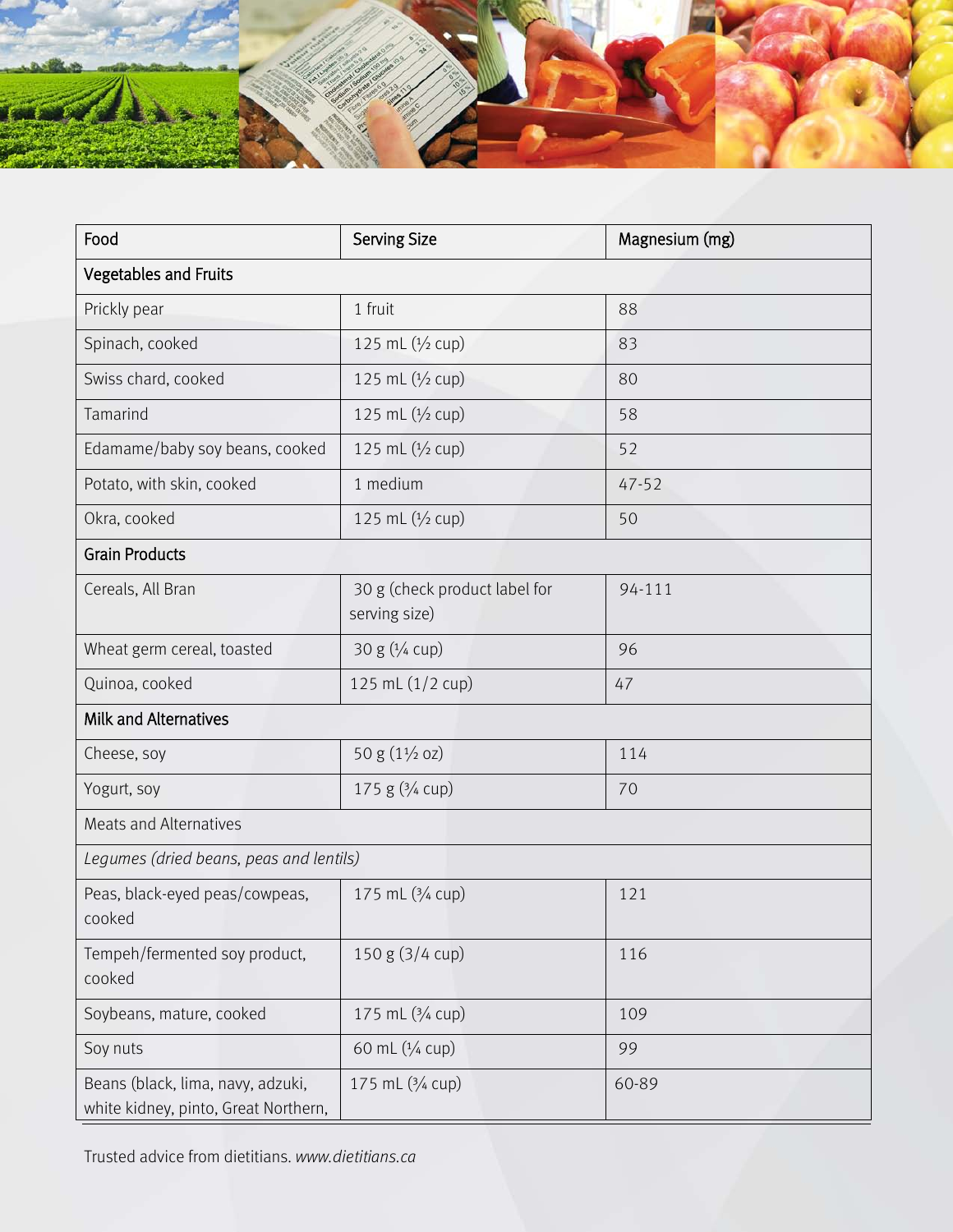

| 150 g $(3/4$ cup)         | 45-80     |  |  |  |
|---------------------------|-----------|--|--|--|
| 175 mL (3/4 cup)          | 64        |  |  |  |
| 175 mL (3/4 cup)          | 52        |  |  |  |
| <b>Nuts and Seeds</b>     |           |  |  |  |
| 60 mL (1/4 cup)           | 317       |  |  |  |
| 60 mL (1/4 cup)           | 133       |  |  |  |
| 30 mL (2 Tbsp)            | 120       |  |  |  |
| 60 mL (1/4 cup)           | 119       |  |  |  |
| 60 mL (1/4 cup)           | 88-109    |  |  |  |
| 60 mL (1/4 cup)           | 90        |  |  |  |
| 60 mL (1/4 cup)           | 70-86     |  |  |  |
| 30 mL (2 Tbsp)            | 84        |  |  |  |
| 30 mL (2 Tbsp)            | 78        |  |  |  |
| 30 mL (2 Tbsp)            | 56-68     |  |  |  |
| 60 mL (1/4 cup)           | 65        |  |  |  |
| 60 mL (1/4 cup)           | 54        |  |  |  |
| 30 mL (2 Tbsp)            | $50 - 52$ |  |  |  |
| 60 mL (1/4 cup)           | 48-52     |  |  |  |
|                           |           |  |  |  |
| 75 g (2 1/2 oz)           | 92        |  |  |  |
| 75 g (2 1/2 oz)           | 80        |  |  |  |
| 75 g $(2 \frac{1}{2}$ oz) | 73        |  |  |  |
| 75 g (2 1/2 oz)           | 64        |  |  |  |
|                           |           |  |  |  |

Trusted advice from dietitians. *www.dietitians.ca*